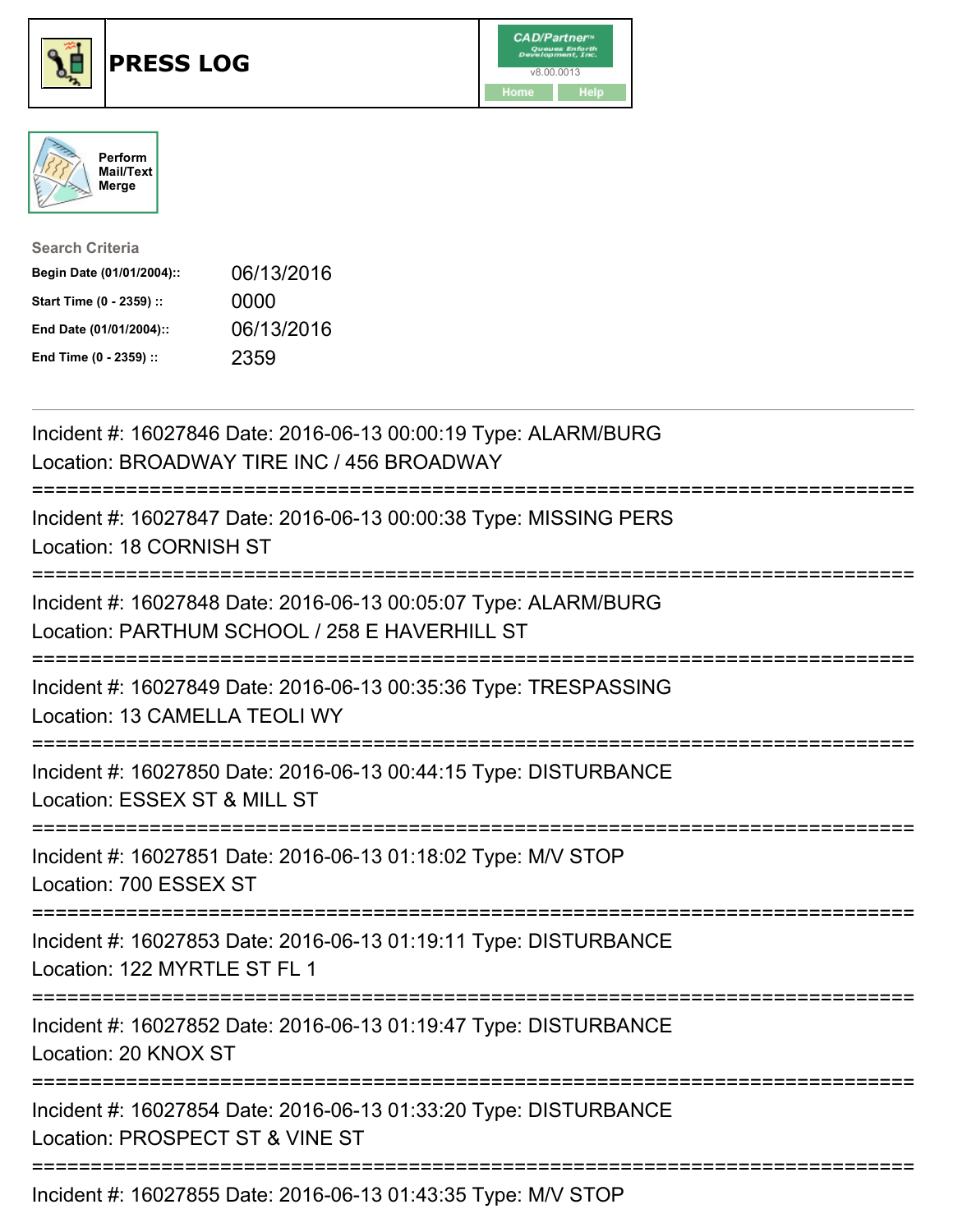Location: 700 ESSEX ST =========================================================================== Incident #: 16027856 Date: 2016-06-13 01:52:58 Type: M/V STOP Location: CANAL ST & FRANKLIN ST =========================================================================== Incident #: 16027857 Date: 2016-06-13 02:04:45 Type: ALARMS Location: 204 BROADWAY =========================================================================== Incident #: 16027858 Date: 2016-06-13 02:32:17 Type: M/V STOP Location: AMESBURY ST & COMMON ST =========================================================================== Incident #: 16027859 Date: 2016-06-13 02:55:31 Type: M/V STOP Location: ANDOVER ST & S BROADWAY =========================================================================== Incident #: 16027860 Date: 2016-06-13 02:58:03 Type: CARJACKING Location: 8 DURANT ST =========================================================================== Incident #: 16027861 Date: 2016-06-13 03:02:30 Type: BUILDING CHK Location: MANUELA'S MULTISERVICE / 76 S BROADWAY =========================================================================== Incident #: 16027862 Date: 2016-06-13 03:04:33 Type: DISORDERLY Location: 34 WESLEY ST =========================================================================== Incident #: 16027863 Date: 2016-06-13 03:17:34 Type: BUILDING CHK Location: BROADWAY TIRE INC / 456 BROADWAY =========================================================================== Incident #: 16027864 Date: 2016-06-13 03:19:17 Type: M/V STOP Location: CENTRAL BRIDGE =========================================================================== Incident #: 16027865 Date: 2016-06-13 03:20:41 Type: M/V STOP Location: FERRY ST & SAXONIA AV =========================================================================== Incident #: 16027866 Date: 2016-06-13 03:21:32 Type: M/V STOP Location: LOWELL ST AND AMES ST =========================================================================== Incident #: 16027867 Date: 2016-06-13 03:25:47 Type: SUS PERS/MV Location: 7 FARNHAM ST =========================================================================== Incident #: 16027868 Date: 2016-06-13 03:28:54 Type: HIT & RUN M/V Location: AVON ST & JACKSON ST ===========================================================================

Incident #: 16027869 Date: 2016-06-13 03:40:00 Type: BUILDING CHK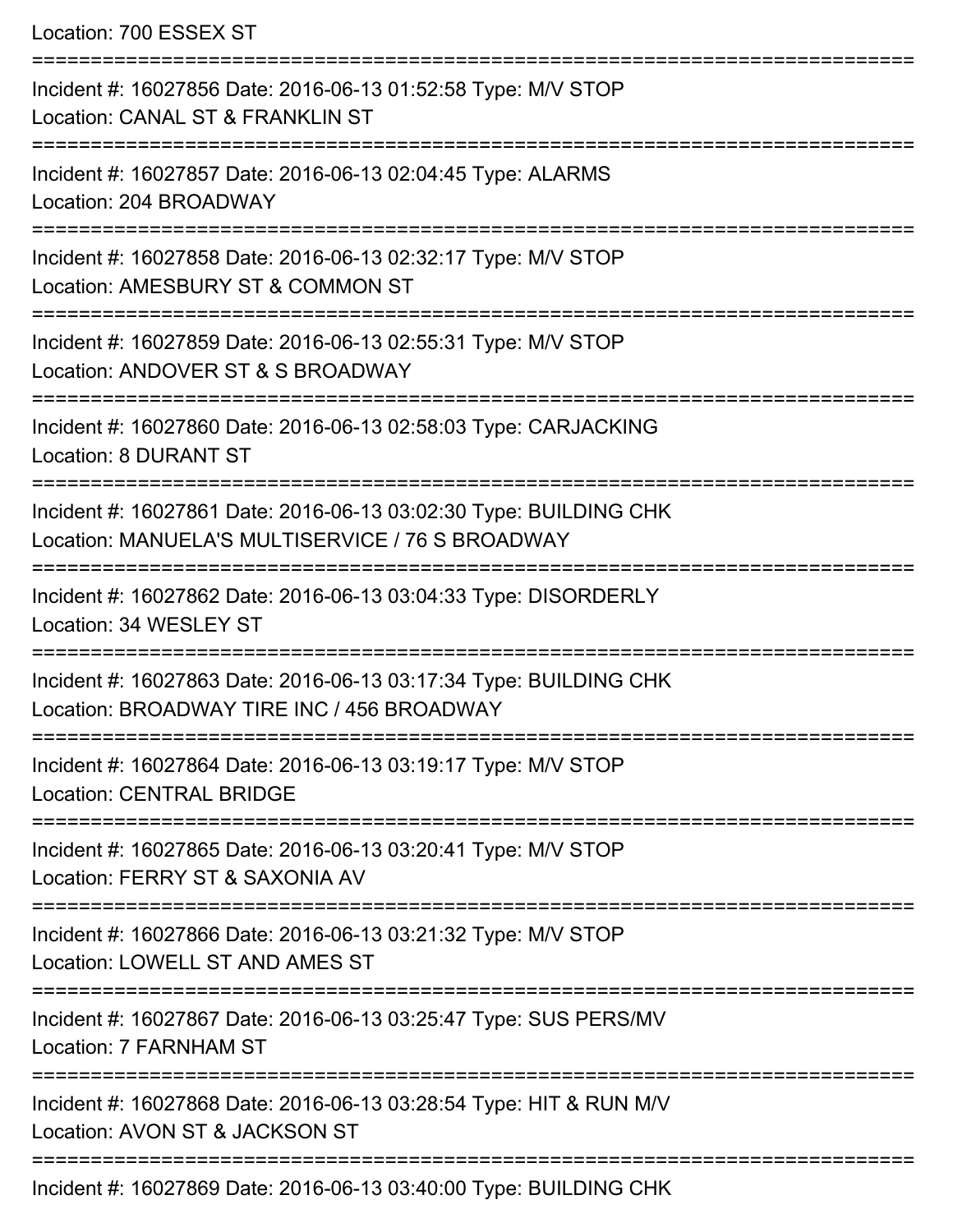| Incident #: 16027870 Date: 2016-06-13 03:40:05 Type: NOISE ORD<br>Location: 242 HAVERHILL ST                                  |
|-------------------------------------------------------------------------------------------------------------------------------|
| Incident #: 16027871 Date: 2016-06-13 03:41:11 Type: BUILDING CHK<br>Location: MICHAEL'S MOTOR SALES, INCORP / 54 WINTHROP AV |
| Incident #: 16027872 Date: 2016-06-13 03:46:37 Type: BUILDING CHK<br>Location: 235 WINTHROP AV                                |
| Incident #: 16027873 Date: 2016-06-13 03:57:25 Type: MISSING PERS<br>Location: HAVERHILL ST & JACKSON ST                      |
| Incident #: 16027874 Date: 2016-06-13 04:08:25 Type: AUTO ACC/PI<br>Location: HAVERHILL ST & MIDDLEBURY ST                    |
| Incident #: 16027875 Date: 2016-06-13 04:09:01 Type: ALARM/BURG<br>Location: KEY POLYMER / 17 SHEPARD ST                      |
| Incident #: 16027876 Date: 2016-06-13 04:48:25 Type: BUILDING CHK<br>Location: RAFA FASHION / 251 BROADWAY                    |
| Incident #: 16027877 Date: 2016-06-13 05:12:49 Type: CK WELL BEING<br>Location: 80 NEWBURY ST                                 |
| Incident #: 16027878 Date: 2016-06-13 05:15:25 Type: CK WELL BEING<br>Location: 133 GARDEN ST                                 |
| Incident #: 16027879 Date: 2016-06-13 05:43:54 Type: MAL DAMAGE<br>Location: 66 MELVIN ST #12/10                              |
| Incident #: 16027880 Date: 2016-06-13 06:24:12 Type: M/V STOP<br><b>Location: VALLEY ST</b><br>======================         |
| Incident #: 16027881 Date: 2016-06-13 06:52:29 Type: ALARMS<br>Location: CITY HALL / 200 COMMON ST                            |
| Incident #: 16027882 Date: 2016-06-13 07:21:17 Type: M/V STOP<br><b>Location: SARGENT</b>                                     |
| Incident #: 16027883 Date: 2016-06-13 07:25:05 Type: M/V STOP                                                                 |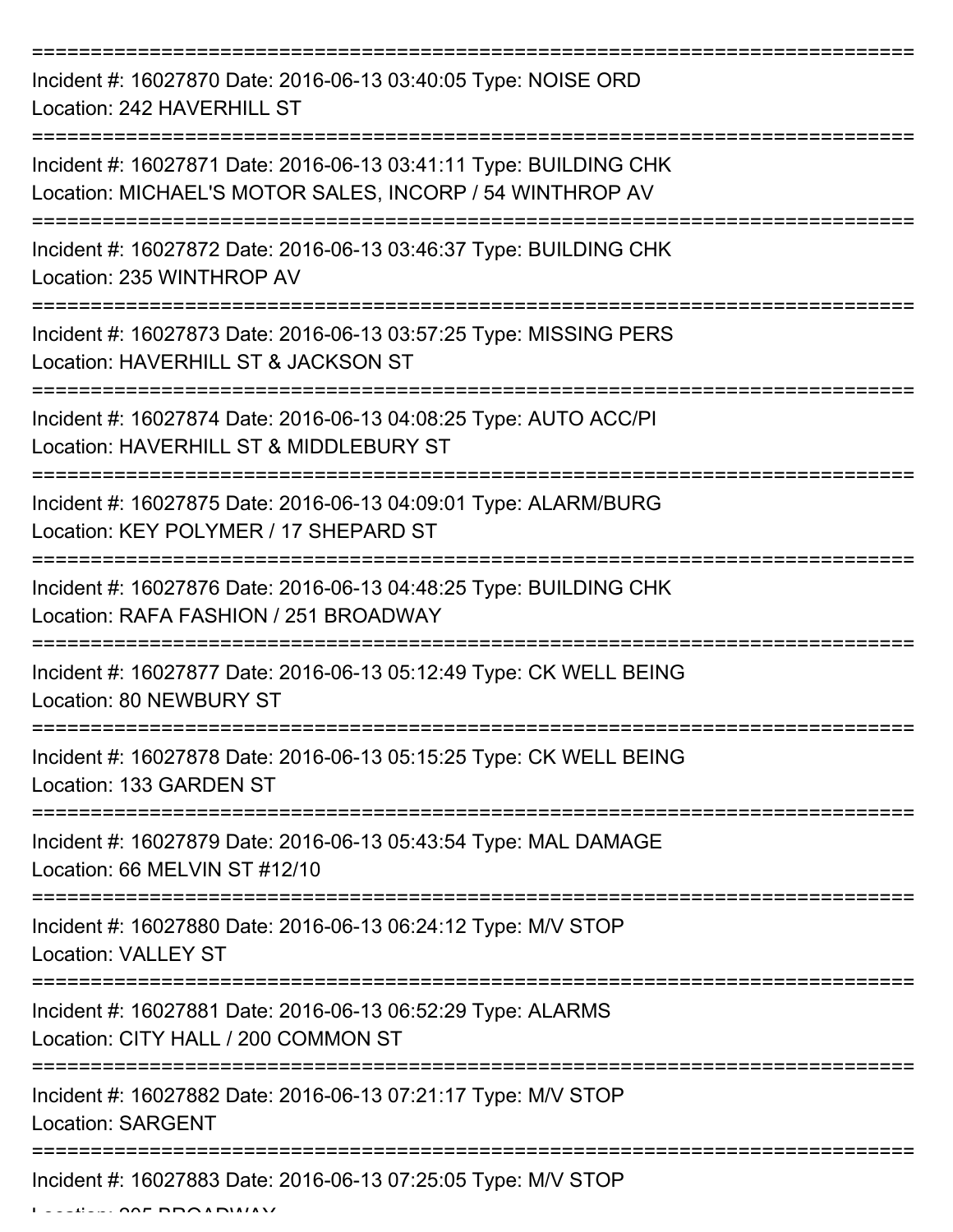| Incident #: 16027885 Date: 2016-06-13 07:27:26 Type: AUTO ACC/NO PI<br>Location: BLANCHARD ST & SALEM ST     |
|--------------------------------------------------------------------------------------------------------------|
| Incident #: 16027884 Date: 2016-06-13 07:27:29 Type: M/V STOP<br>Location: 9 DAISY ST                        |
| Incident #: 16027886 Date: 2016-06-13 07:28:19 Type: PARK & WALK<br>Location: 0 BROADWAY                     |
| Incident #: 16027887 Date: 2016-06-13 07:34:15 Type: M/V STOP<br>Location: HAVERHILL ST & LAWRENCE ST        |
| Incident #: 16027888 Date: 2016-06-13 07:44:03 Type: CLOSE STREET<br>Location: LYNN ST & S UNION ST          |
| Incident #: 16027889 Date: 2016-06-13 07:45:51 Type: CLOSE STREET<br>Location: CROSS & TREMONT               |
| Incident #: 16027890 Date: 2016-06-13 08:06:53 Type: TOW OF M/V<br>Location: WORK ZONE / 38 SARGENT ST       |
| Incident #: 16027891 Date: 2016-06-13 08:09:46 Type: DISORDERLY<br>Location: 205 BROADWAY                    |
| Incident #: 16027892 Date: 2016-06-13 08:40:02 Type: ALARMS<br>Location: SIMPSON BROTHERS / 45 S CANAL ST    |
| Incident #: 16027893 Date: 2016-06-13 09:06:43 Type: ALARM/BURG<br>Location: CONTRERAS RESD / 42 MONMOUTH ST |
| Incident #: 16027894 Date: 2016-06-13 09:31:59 Type: TOW OF M/V<br>Location: 67 OSGOOD ST                    |
| Incident #: 16027895 Date: 2016-06-13 09:57:19 Type: ALARM/BURG<br>Location: REYNOSO RESD / 5 WOODLAND ST    |
| Incident #: 16027896 Date: 2016-06-13 10:00:38 Type: M/V STOP<br>Location: AMESBURY ST & ESSEX ST            |
| Incident #: 16027897 Date: 2016-06-13 10:09:55 Type: 209A/SERVE                                              |

Location: 20 MODTON ST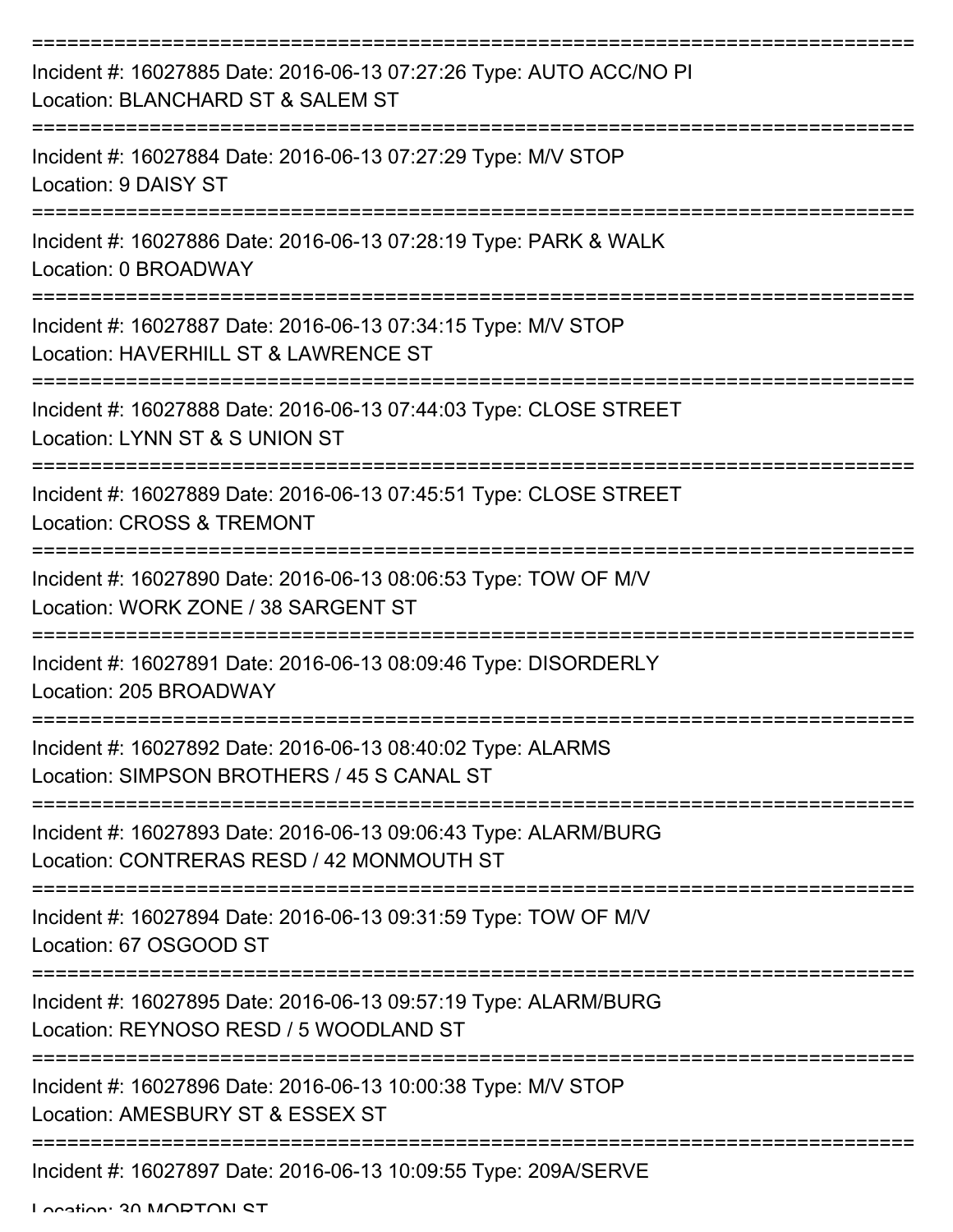| Incident #: 16027898 Date: 2016-06-13 10:14:01 Type: DRUG VIO<br>Location: 351 BROADWAY<br>================================ |
|-----------------------------------------------------------------------------------------------------------------------------|
| Incident #: 16027899 Date: 2016-06-13 10:24:43 Type: 209A/SERVE<br>Location: 30 BERNARD AV                                  |
| Incident #: 16027900 Date: 2016-06-13 10:57:50 Type: INVEST CONT<br>Location: 111 LEXINGTON ST                              |
| Incident #: 16027901 Date: 2016-06-13 11:00:56 Type: PARK & WALK<br>Location: BROADWAY                                      |
| --------------------<br>Incident #: 16027902 Date: 2016-06-13 11:03:06 Type: PARK & WALK<br><b>Location: S UNION ST</b>     |
| Incident #: 16027903 Date: 2016-06-13 11:09:41 Type: B&E/ATTEMPY<br>Location: 8 DURANT ST                                   |
| Incident #: 16027905 Date: 2016-06-13 11:13:14 Type: M/V STOP<br>Location: 441 ANDOVER ST                                   |
| Incident #: 16027904 Date: 2016-06-13 11:13:17 Type: MEDIC SUPPORT<br>Location: 37 WARWICK ST FL 2NDFL                      |
| Incident #: 16027906 Date: 2016-06-13 11:30:19 Type: MAN DOWN<br>Location: SUMMER ST & UNION ST                             |
| Incident #: 16027907 Date: 2016-06-13 11:50:58 Type: MAL DAMAGE<br>Location: FALLS BRIDGE & @WATER ST                       |
| Incident #: 16027908 Date: 2016-06-13 11:59:21 Type: DRUG VIO<br>Location: 60 RAILROAD ST                                   |
| -------------------<br>Incident #: 16027910 Date: 2016-06-13 12:02:10 Type: NEIGHBOR PROB<br>Location: 14 ROWE ST #APT1     |
| Incident #: 16027909 Date: 2016-06-13 12:02:22 Type: CK WELL BEING<br>Location: JIM'S SUB SHOP / 268 S BROADWAY             |
| Incident #: 16027911 Date: 2016-06-13 12:03:37 Type: DISORDERLY<br>Location: S UNION MARKET / 290 S UNION ST                |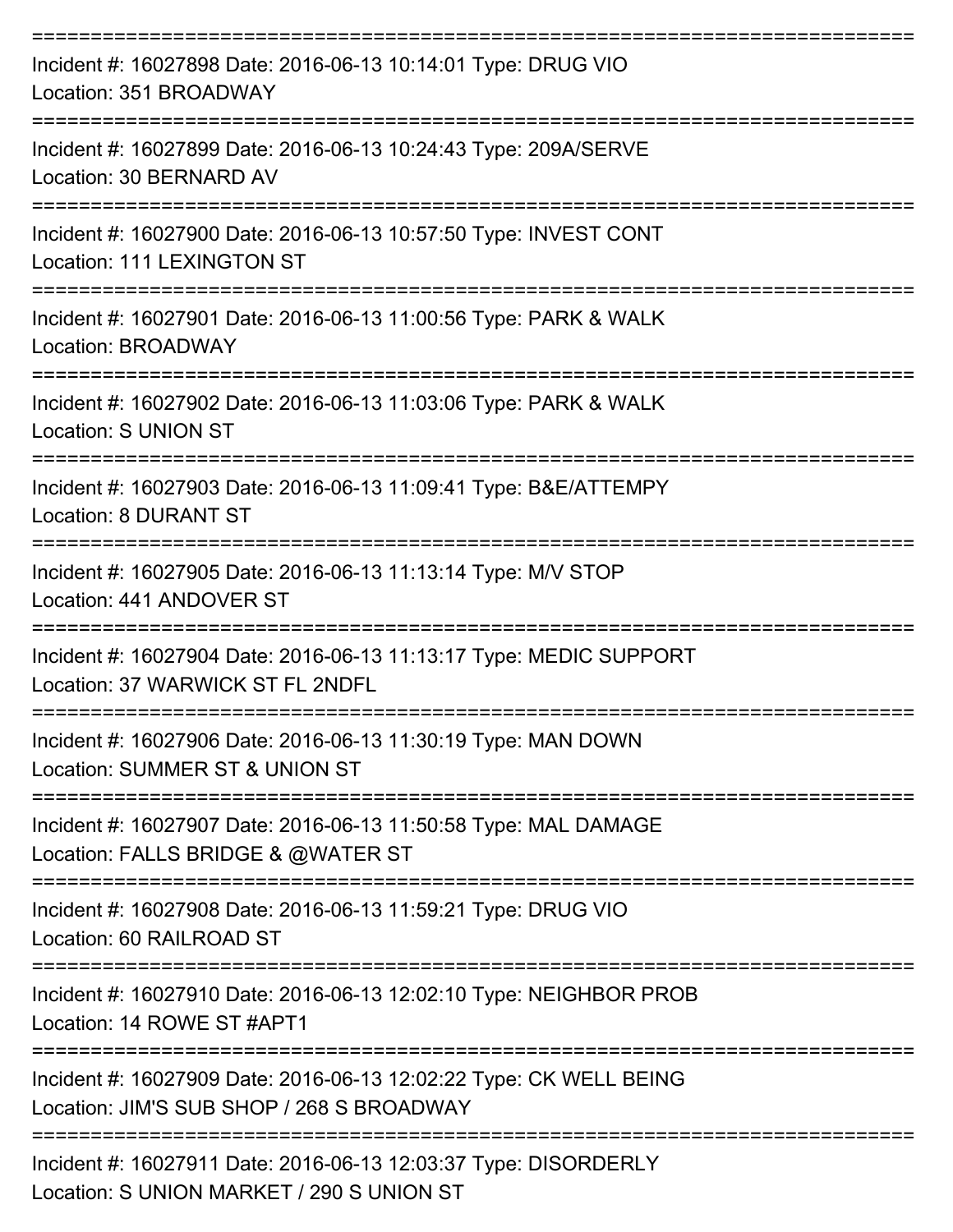| Incident #: 16027912 Date: 2016-06-13 12:36:02 Type: RECOV/STOL/MV<br>Location: 206 SARATOGA ST                                                  |
|--------------------------------------------------------------------------------------------------------------------------------------------------|
| :====================<br>Incident #: 16027913 Date: 2016-06-13 12:54:03 Type: SUS PERS/MV<br>Location: 76 WINTHROP AV                            |
| Incident #: 16027914 Date: 2016-06-13 12:56:01 Type: INVESTIGATION<br>Location: 90 LOWELL ST                                                     |
| Incident #: 16027915 Date: 2016-06-13 13:01:50 Type: NOTIFICATION<br>Location: J&S TRANSPORTATION / 380 S UNION ST                               |
| Incident #: 16027916 Date: 2016-06-13 13:05:01 Type: AUTO ACC/NO PI<br>Location: COMMONWEALTH DR & MARSTON ST<br>:============================== |
| Incident #: 16027917 Date: 2016-06-13 13:07:35 Type: ANIMAL COMPL<br>Location: 14 WEDGEWOOD RD                                                   |
| Incident #: 16027918 Date: 2016-06-13 13:17:23 Type: AUTO ACC/NO PI<br>Location: PARK ST & WILLOW ST<br>==================                       |
| ==============<br>Incident #: 16027919 Date: 2016-06-13 13:23:49 Type: M/V STOP<br>Location: AMES ST & YALE ST                                   |
| Incident #: 16027920 Date: 2016-06-13 13:31:55 Type: M/V STOP<br>Location: BROOKFIELD ST & GROTON ST                                             |
| Incident #: 16027921 Date: 2016-06-13 13:43:32 Type: WARRANT SERVE<br>Location: 30 FOREST ST                                                     |
| Incident #: 16027922 Date: 2016-06-13 14:03:10 Type: M/V STOP<br>Location: EVERETT ST & TEWKSBURY ST                                             |
| Incident #: 16027923 Date: 2016-06-13 14:09:00 Type: NOTIFICATION<br>Location: 48 UNION ST FL 2NFL                                               |
| Incident #: 16027924 Date: 2016-06-13 14:09:58 Type: INVESTIGATION<br>Location: 90 LOWELL ST                                                     |
| Incident #: 16027925 Date: 2016-06-13 14:12:41 Type: DISORDERLY<br>Location: S UNION MARKET / 290 S UNION ST                                     |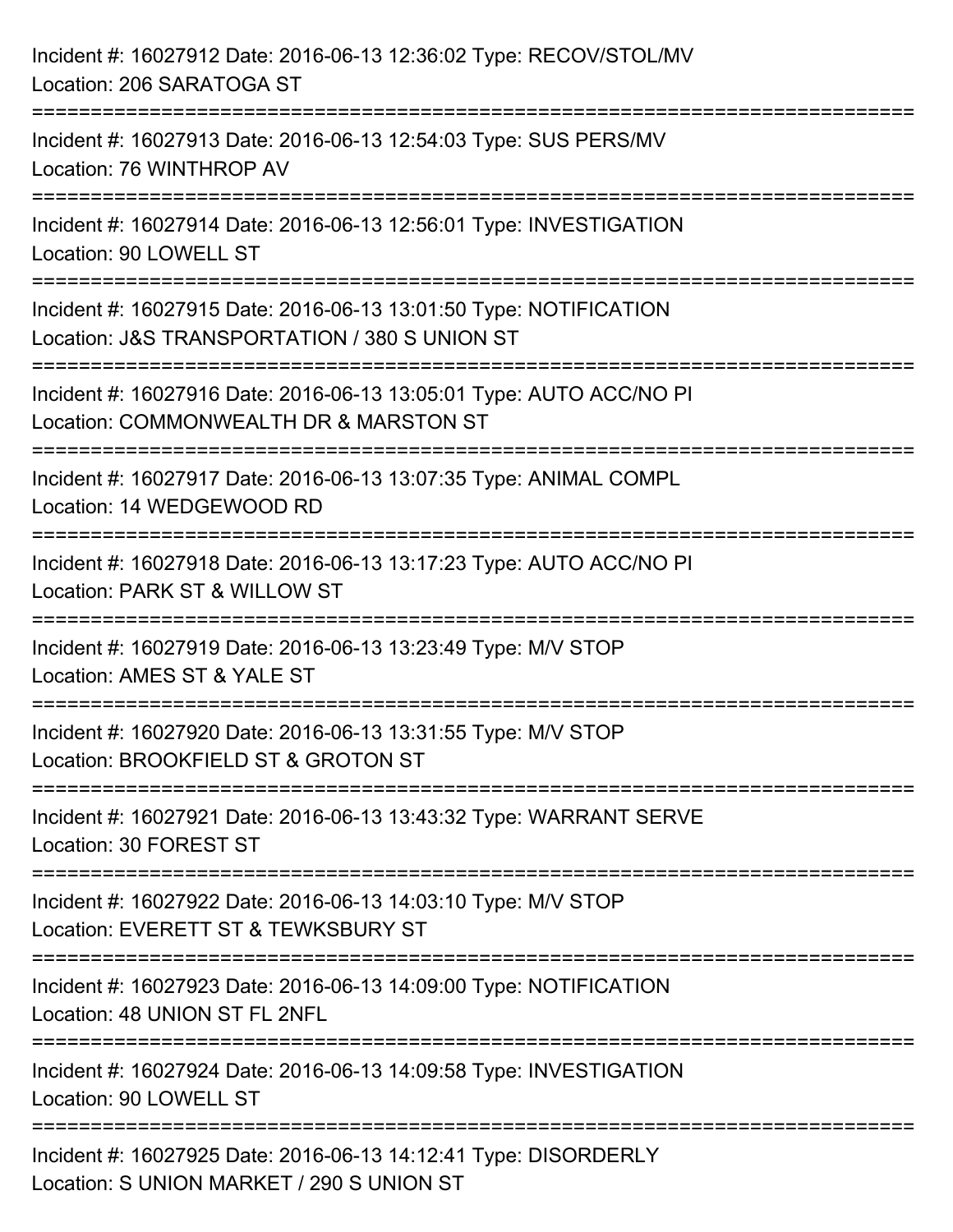| Incident #: 16027926 Date: 2016-06-13 14:24:07 Type: SUS PERS/MV<br>Location: 290 S UNION ST                          |
|-----------------------------------------------------------------------------------------------------------------------|
| Incident #: 16027927 Date: 2016-06-13 14:24:56 Type: DISORDERLY<br>Location: 3 NEWTON ST FL 2NDFL                     |
| Incident #: 16027928 Date: 2016-06-13 14:35:26 Type: FRAUD<br>Location: 621 COMMON ST<br>:=========================   |
| Incident #: 16027929 Date: 2016-06-13 14:44:51 Type: AUTO ACC/NO PI<br>Location: 419 HAMPSHIRE ST                     |
| Incident #: 16027930 Date: 2016-06-13 15:07:56 Type: M/V STOP<br>Location: ALDER ST & POPLAR ST<br>================== |
| Incident #: 16027931 Date: 2016-06-13 15:23:19 Type: COURT DOC SERVE<br>Location: 304 LOWELL ST                       |
| Incident #: 16027932 Date: 2016-06-13 15:31:35 Type: INVESTIGATION<br>Location: 73 WINTHROP AV                        |
| Incident #: 16027933 Date: 2016-06-13 15:32:11 Type: M/V STOP<br>Location: 376 S BROADWAY                             |
| Incident #: 16027934 Date: 2016-06-13 15:39:16 Type: DISTURBANCE<br>Location: 71 THORNTON ST                          |
| Incident #: 16027935 Date: 2016-06-13 15:46:00 Type: AUTO ACC/PI<br>Location: COMMONWEALTH DR & MARSTON ST            |
| Incident #: 16027936 Date: 2016-06-13 15:50:24 Type: SUS PERS/MV<br>Location: MARKET BASKET / 700 ESSEX ST            |
| Incident #: 16027937 Date: 2016-06-13 15:53:12 Type: COURT DOC SERVE<br>Location: 80 MARGIN ST                        |
| Incident #: 16027940 Date: 2016-06-13 15:54:19 Type: HIT & RUN M/V<br>Location: GUILMETTE SCHOOL / 80 BODWELL ST      |
| Incident #: 16027938 Date: 2016-06-13 15:56:24 Type: SUS PERS/MV<br>Location: 100 PARK ST                             |

===========================================================================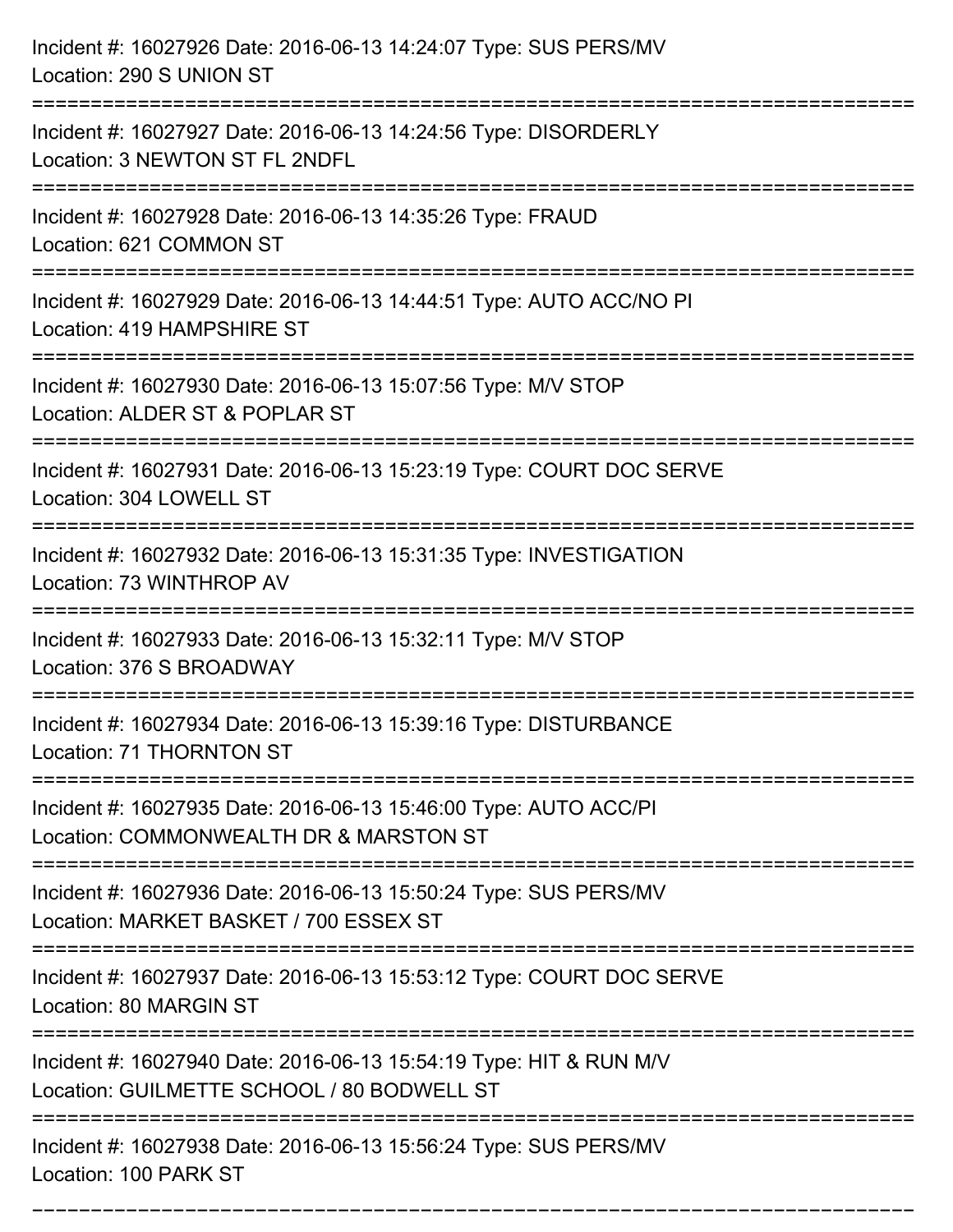| Incident #: 16027939 Date: 2016-06-13 16:03:02 Type: NOTIFICATION<br>Location: 47 BEACON ST                                       |
|-----------------------------------------------------------------------------------------------------------------------------------|
| Incident #: 16027941 Date: 2016-06-13 16:18:10 Type: SUS PERS/MV<br>Location: 687 ESSEX ST                                        |
| Incident #: 16027942 Date: 2016-06-13 16:24:47 Type: ASSSIT OTHER PD<br>Location: 4 DUCKETT AV<br>;============================== |
| Incident #: 16027943 Date: 2016-06-13 16:26:49 Type: M/V STOP<br>Location: FRANKLIN ST & LOWELL ST<br>------------------------    |
| Incident #: 16027944 Date: 2016-06-13 16:36:03 Type: 209A/SERVE<br>Location: 61 TENNEY ST                                         |
| Incident #: 16027945 Date: 2016-06-13 16:54:49 Type: DOMESTIC/PROG<br>Location: 52 MYRTLE ST #3R                                  |
| Incident #: 16027946 Date: 2016-06-13 16:56:04 Type: GENERAL SERV<br>Location: ELKS LODGE / 652 ANDOVER ST                        |
| Incident #: 16027947 Date: 2016-06-13 17:08:59 Type: MV/BLOCKING<br>Location: 40 MONTGOMERY ST                                    |
| Incident #: 16027948 Date: 2016-06-13 17:27:05 Type: TENANT PROB<br>Location: 364 ANDOVER ST FL 2                                 |
| Incident #: 16027949 Date: 2016-06-13 17:35:36 Type: ALARM/BURG<br>Location: INTERNATIONAL INSTITUTE / 125 AMESBURY ST            |
| Incident #: 16027950 Date: 2016-06-13 17:37:40 Type: LARCENY/PROG<br>Location: WALGREENS / 220 S BROADWAY                         |
| Incident #: 16027951 Date: 2016-06-13 17:46:06 Type: AUTO ACC/NO PI<br>Location: 57 HANCOCK ST                                    |
| Incident #: 16027952 Date: 2016-06-13 18:03:11 Type: HIT & RUN M/V<br>Location: WALK IN WALK IN / WALNUT ST                       |
| Incident #: 16027953 Date: 2016-06-13 18:23:16 Type: SUS PERS/MV<br>Location: 27 BOWDOIN ST                                       |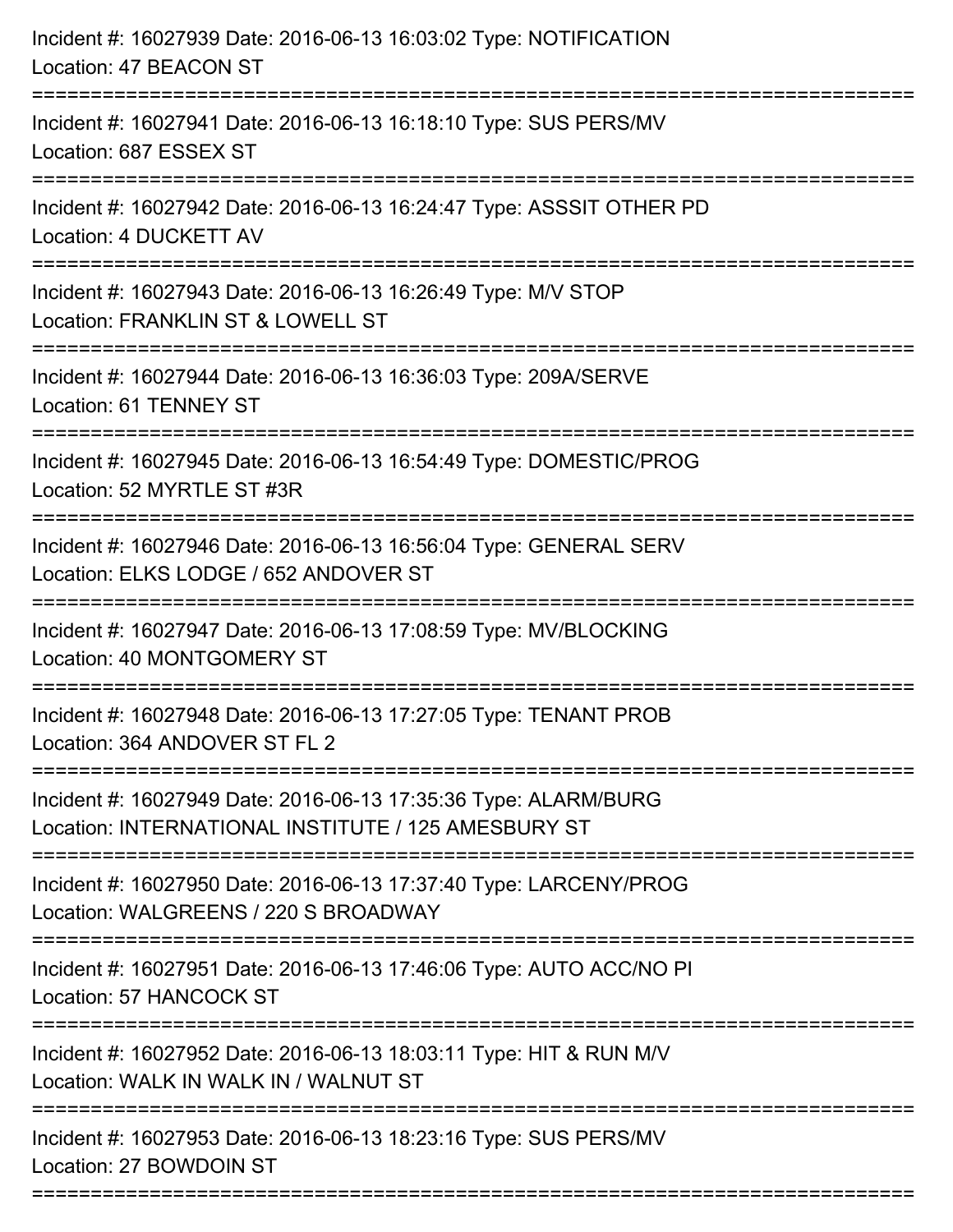Location: 12 ROWE ST

| Incident #: 16027955 Date: 2016-06-13 18:30:56 Type: M/V STOP<br>Location: DEWEY ST & TOWER HILL ST                                                           |
|---------------------------------------------------------------------------------------------------------------------------------------------------------------|
| Incident #: 16027956 Date: 2016-06-13 18:40:20 Type: TRESPASSING<br>Location: 1 COMMONWEALTH DR                                                               |
| Incident #: 16027957 Date: 2016-06-13 19:04:57 Type: M/V STOP<br>Location: DURSO AV & WINTHROP AV                                                             |
| Incident #: 16027958 Date: 2016-06-13 19:05:47 Type: GUN CALL<br><b>Location: MANCHESTER ST</b>                                                               |
| Incident #: 16027959 Date: 2016-06-13 19:23:45 Type: SEX OFF. PAST<br>Location: 90 LOWELL ST                                                                  |
| Incident #: 16027960 Date: 2016-06-13 19:26:30 Type: INVEST CONT<br>Location: 8 DURANT ST                                                                     |
| Incident #: 16027961 Date: 2016-06-13 19:28:10 Type: NOISE ORD<br>Location: HAFFNER'S GAS STATION / 69 PARKER ST                                              |
| Incident #: 16027962 Date: 2016-06-13 19:30:23 Type: INVESTIGATION<br>Location: 19 POPLAR ST                                                                  |
| Incident #: 16027963 Date: 2016-06-13 19:31:43 Type: FIRE<br>Location: 309 ANDOVER ST                                                                         |
| =========================<br>==================================<br>Incident #: 16027964 Date: 2016-06-13 19:50:35 Type: GENERAL SERV<br>Location: 27 DEWEY ST |
| Incident #: 16027965 Date: 2016-06-13 19:54:27 Type: DISTURBANCE<br>Location: 329 HIGH ST                                                                     |
| Incident #: 16027966 Date: 2016-06-13 20:09:56 Type: TOW/REPOSSED<br>Location: 231 ERVING AV                                                                  |
| Incident #: 16027967 Date: 2016-06-13 20:35:59 Type: LOCKOUT<br>Location: 88 BEACON AV FL 2                                                                   |
|                                                                                                                                                               |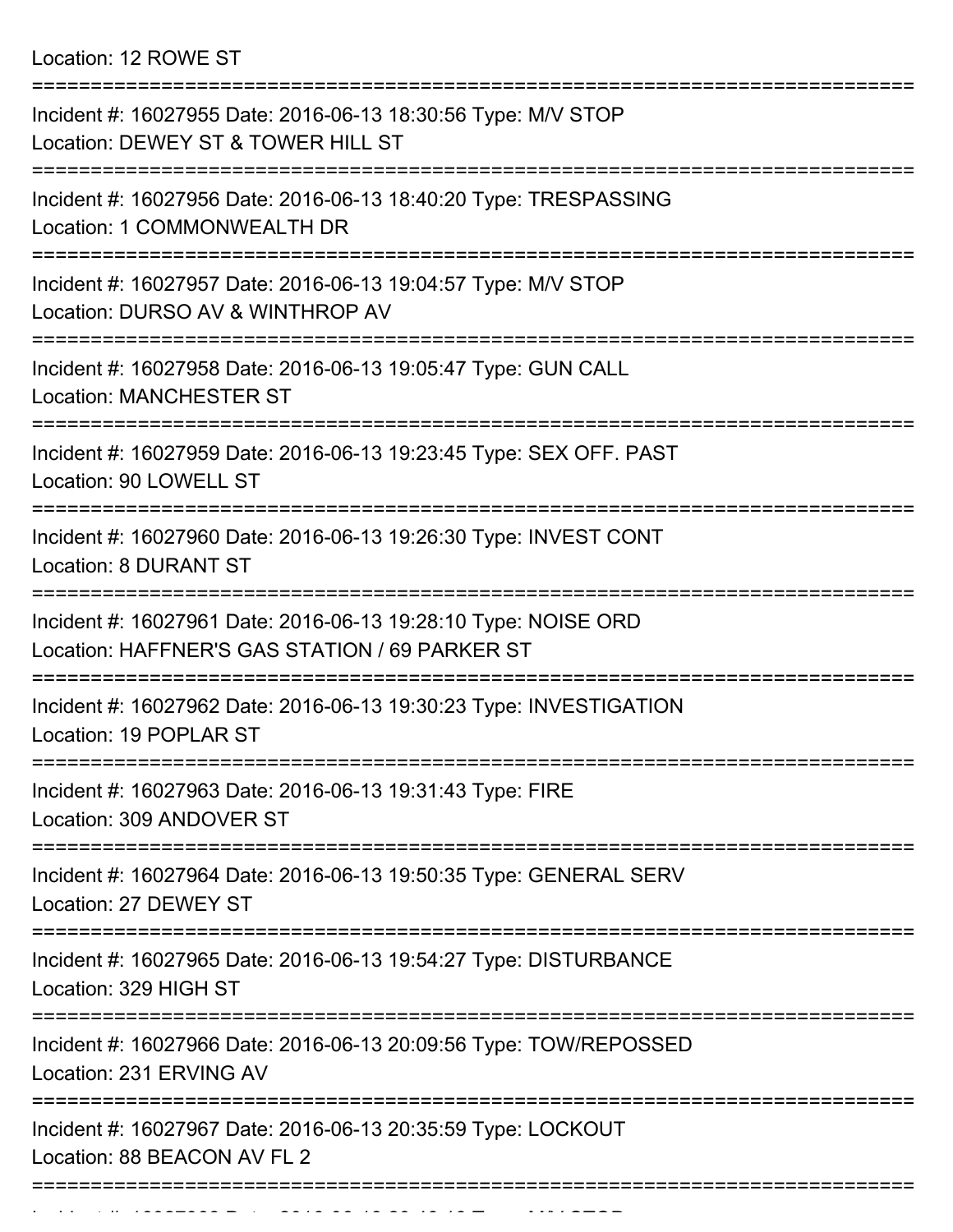Location: MERRIMACK ST & S BROADWAY

| Incident #: 16027969 Date: 2016-06-13 20:47:08 Type: M/V STOP<br>Location: KINGSTON ST & S BROADWAY           |
|---------------------------------------------------------------------------------------------------------------|
| Incident #: 16027970 Date: 2016-06-13 20:50:19 Type: M/V STOP<br>Location: JACKSON ST & KENDRICK ST           |
| Incident #: 16027971 Date: 2016-06-13 21:26:44 Type: MEDIC SUPPORT<br>Location: 185 CHESTNUT ST               |
| Incident #: 16027972 Date: 2016-06-13 21:29:34 Type: DISTURBANCE<br>Location: 10 DIAMOND ST                   |
| Incident #: 16027973 Date: 2016-06-13 21:37:08 Type: CK WELL BEING<br>Location: 4 DUCKETT AV                  |
| Incident #: 16027974 Date: 2016-06-13 21:50:16 Type: ALARM/BURG<br>Location: ST PATRICK'S PARISH / 101 PARKER |
| Incident #: 16027975 Date: 2016-06-13 21:55:44 Type: SUS PERS/MV<br>Location: 149 OLIVE AV                    |
| Incident #: 16027976 Date: 2016-06-13 22:03:46 Type: ANIMAL COMPL<br>Location: BUTLER ST & MILTON ST          |
| Incident #: 16027977 Date: 2016-06-13 22:26:58 Type: A&B PAST<br>Location: FRANKLIN ST & LOWELL ST            |
| Incident #: 16027978 Date: 2016-06-13 22:30:44 Type: M/V STOP<br>Location: BROADWAY & GREEN ST                |
| Incident #: 16027979 Date: 2016-06-13 23:39:01 Type: ALARM/BURG<br>Location: CASA SYSTEMS / 104C GLENN ST     |
| Incident #: 16027980 Date: 2016-06-13 23:51:04 Type: M/V STOP<br>Location: BERKELEY ST & SWAN ST              |
| Incident #: 16027981 Date: 2016-06-13 23:54:56 Type: SUS PERS/MV<br>Location: 161 S UNION ST                  |
|                                                                                                               |